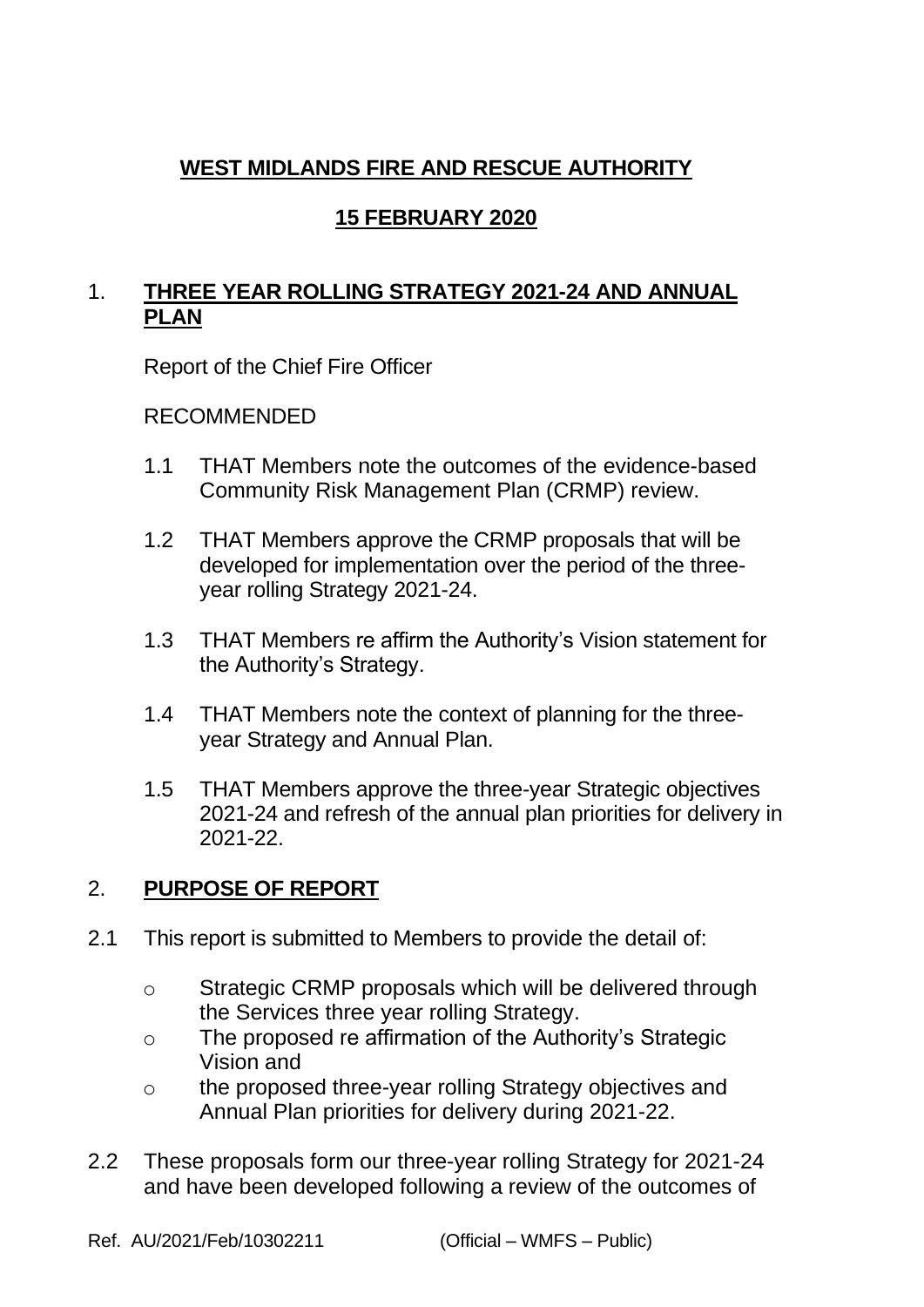the CRMP planning process for 2021-2024, CRMP consultation outcomes and a detailed review of our internal and external operating environments. These have formed an understanding of the strategic planning considerations which the Service has or will have to plan for within the three-year Strategy.

## 3. **BACKGROUND**

### **Role of a Fire Service**

- 3.1 West Midlands Fire Service (WMFS) has primary responsibility for risk management through the Fire and Rescue Services Act 2004, as well as the Health and Safety at Work etc. Act 1974 and the Management of Health and Safety at Work Regulations 1999; ensuring the effective planning, organisation, control, monitoring and review of preventive and protective measures for its staff and its communities.
- 3.2 This is enabled through the Fire and Rescue National Framework for England 2018 (Framework), which sets out the expectations of all Fire and Rescue Services, providing an overall strategic direction aligned to their role as set out in the Fire and Rescue Services Act 2004. The framework identifies several priorities for Fire and Rescue Authorities to:
	- make appropriate provision for fire prevention and protection activities and response to fire and rescue related incidents.
	- identify and assess the full range of foreseeable fire and rescue related risks their areas face.
	- collaborate with emergency services and other local and national partners to increase the efficiency and effectiveness of the service they provide.
	- be accountable to communities for the service they provide; and
	- develop and maintain a workforce that is professional, resilient, skilled, flexible and diverse.
- 3.3 The Framework aligned to bullet point 2 above, requires the Integrated Risk Management Plan (IRMP) to cover at least a three-year time span and be reviewed and revised as often as it is necessary. The requirements are set out in more detail in section 4.6 of the Framework.

[https://assets.publishing.service.gov.uk/government/uploads/system/](https://assets.publishing.service.gov.uk/government/uploads/system/uploads/attachment_data/file/705060/National_Framework_-_final_for_web.pdf) [uploads/attachment\\_data/file/705060/National\\_Framework\\_](https://assets.publishing.service.gov.uk/government/uploads/system/uploads/attachment_data/file/705060/National_Framework_-_final_for_web.pdf) final for web.pdf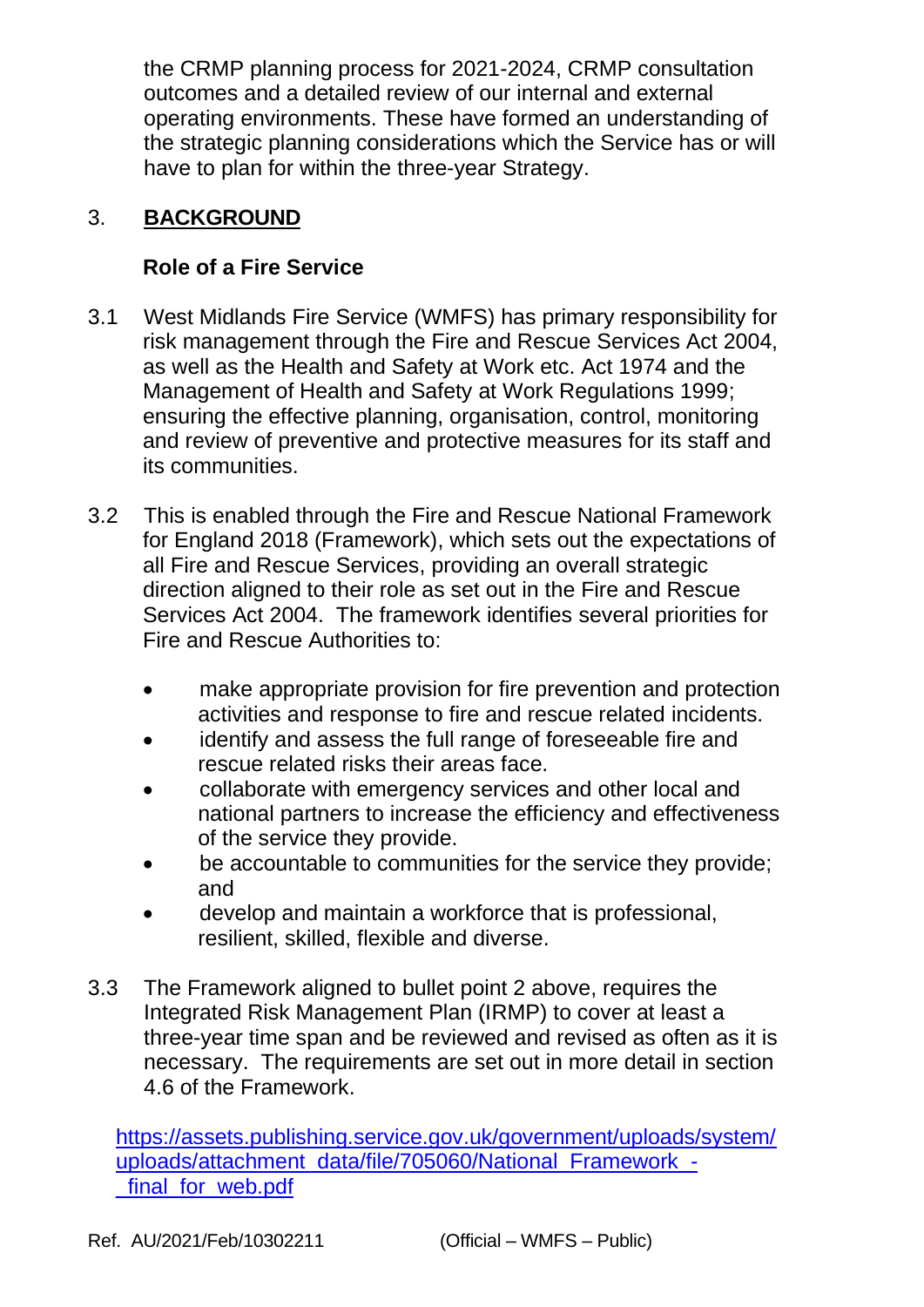#### **Community Risk Management Plan (CRMP)**

- 3.4 The NFCC have developed the CRMP process to support sector wide consistency in how local IRMPs are developed. The NFCC CRMP process aligns to the expectations set out in the Framework. Officers within the Service are integrated into this ongoing national work.
- 3.5 WMFS has used the detailed stages within the NFCC CRMP process to guide its IRMP review. As a result, WMFS has recently changed its reference of the IRMP to the CRMP. This enables consistency and alignment to the national approach, which will also form part of the NFCC Professional Standards and will be reviewed through Her Majesty's Inspectorate of Constabulary and Fire and Rescue Services (HMICFRS).
- 3.6 WMFS ensures compliance with the expectations as set out in the Framework through ensuring its CRMP is the starting point in the development of the three-year rolling Strategy. The CRMP focuses purely on the risk that exists across the West Midlands area.
- 3.7 WMFS consult on their CRMP every three years, or when there is a material change that will impact on the services communities will receive. The CRMP is continually reviewed to ensure it provides a current assessment of risk.

#### **Three Year rolling Strategy.**

- 3.8 The Authority's three-year rolling Strategy reflects the expectations of a CRMP, the Vision, as well as the Medium-Term Financial Plan. The three-year objectives reflect the high-level goals of WMFS to achieve the CRMP and Vision.
- 3.9 The Authority's ability to plan beyond three years is difficult given the ever-changing external environment, its impact on community risk and the length of any comprehensive spending review period, which can range from one to three years.
- 3.10 The three-year rolling Strategy contains three key layers which are considered after CRMP outcomes have been realised and considered. These are People, Finance and Digital and cut across all objectives, to ensure the delivery of the Strategy is focused against the competences needed for staff, ensuring that they are delivered in the most efficient and effective way and a continued focus on how these can be transformed digitally. This will ensure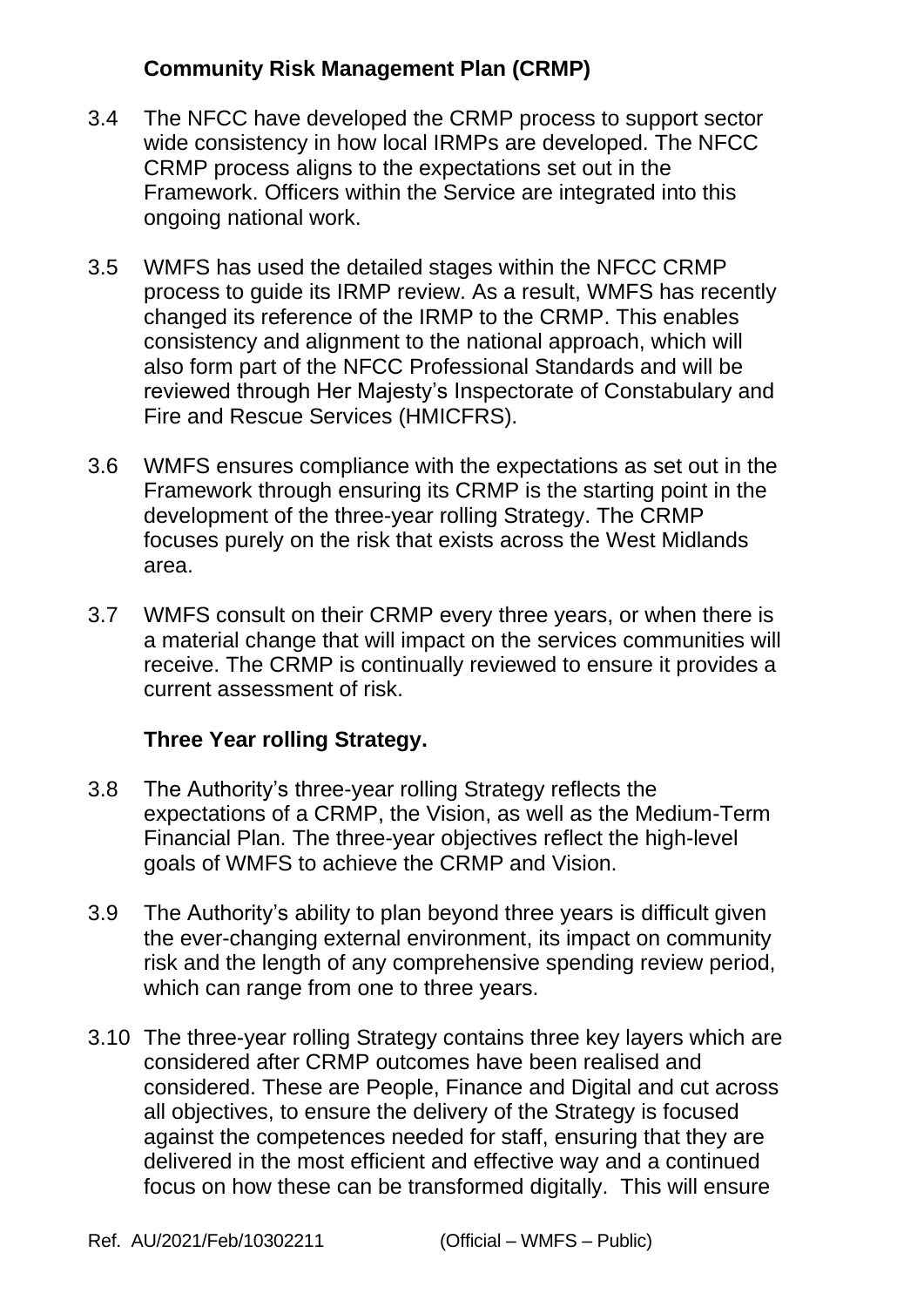that we both support staff in their delivery, as well as enable our communities.

- 3.11 One-year priorities form the 'annual plan' within the three-year rolling Strategy. This provides more detail of the outcomes WMFS aims to achieve in that year to:
	- reduce vulnerability,
	- increase public safety through removing, reducing, controlling; and/or
	- mitigating risk in the community through prevention, protection and response priorities.
- 3.12 The structure of the three-year rolling strategy is set out in Appendix 1.
- 3.13 Enabling Outcomes have been formed internally, highlighting the value of existing ways of working which significantly contribute to the way in which WMFS delivered and continued to deliver services during the COVID pandemic. These outcomes form more detailed internal mechanisms by which the three-year objectives and one-year priorities will be delivered. The Enabling Outcomes are set out in Appendix 2.
- 3.14 The annual plan and its priorities are measured through WMFS Key Performance Indicators (KPI) and the Statement of Assurance provides assurance around the delivery of services to the public.

### **CRMP Review and Outcomes**

- 3.15 The review of the CRMP for WMFS for 2021-24, has incorporated the identification, review and assessment of existing, and potential future risks to the community within the West Midlands conurbation.
- 3.16 This identifies 'foreseeable risks' that exist or are emerging across the West Midlands, which fall within the scope of the Fire and Rescue Services Act, the Regulatory Reform Order, Civil Contingencies Act and other relevant legislation; as well as the objectives of a Fire and Rescue Service which are to reduce, mitigate or manage death and injury, damage to property, the economy and/or environment.
- 3.17 The CRMP review has been achieved through gathering data and information to evidence:
	- understanding of current risks and trends;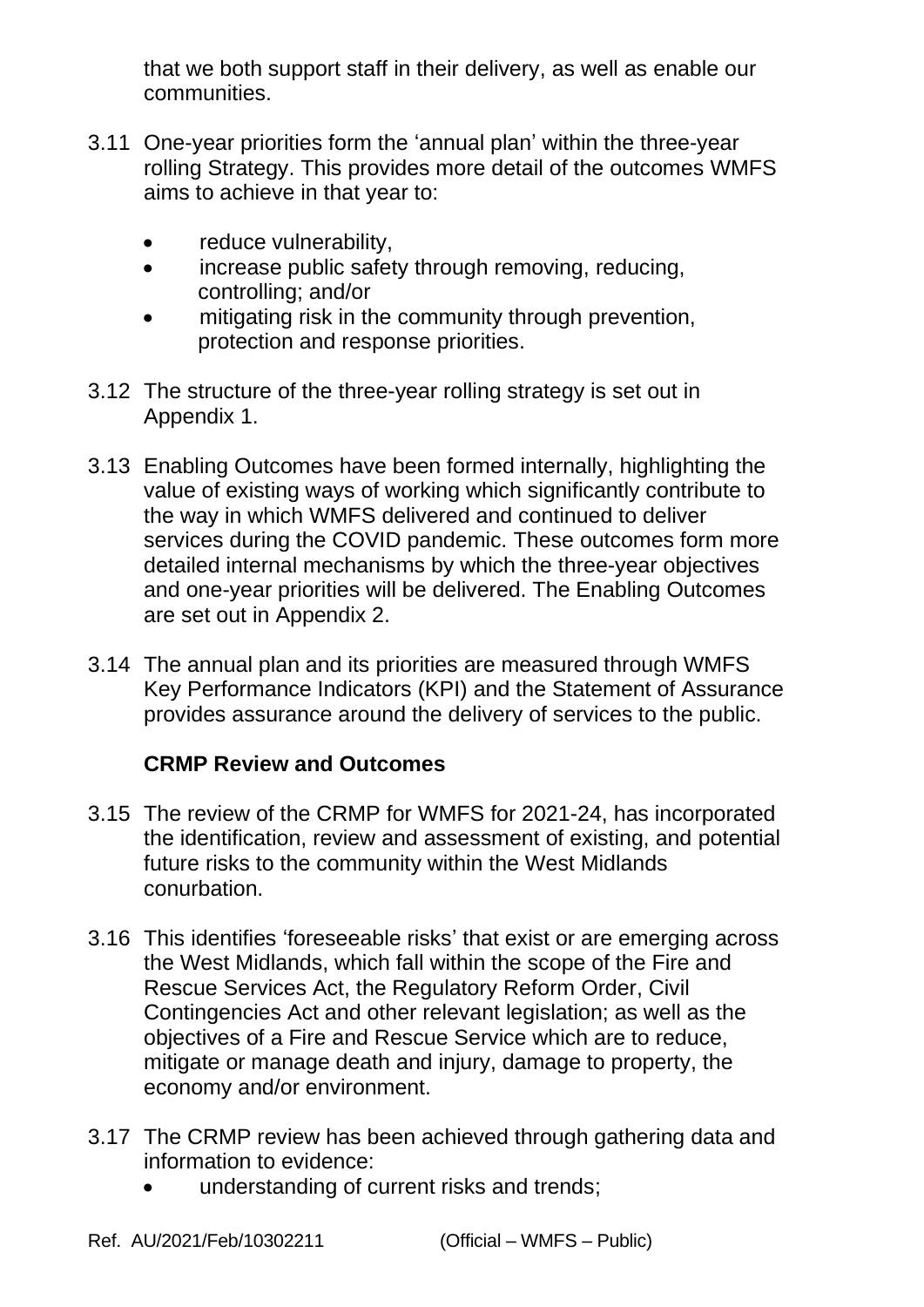- learning and understanding of emerging risks through trends, developments, externally available research and analysis and professional knowledge; and
- identifying and learning from unprecedented events.
- 3.18 Through this process WMFS can identify the causes and consequences of foreseeable risks, how they have changed or indeed, how new risks are emerging. This then enables the future approaches of how prevention, protection and response interventions need to be maintained, developed and/or changed to meet changing risk, to be determined.
- 3.19 The WMFS risk analysis process is fully integrated within its strategic and resource planning, to ensure the three-year rolling Strategy is informed and driven by evidence. This understanding allows the Service to identify suitable methodologies and risk reduction measures which are proportionate and tailored to the needs of the individuals/groups targeted. We are then able to support the community with greater prevention and protection measures being offered to those who we can evidence are at a greater risk of fire and other emergencies.
- 3.20 The WMFS CRMP process is set out in Appendix 3.
- 3.21 The foreseeable risks identified through the CRMP process are set out in Appendix 4.
- 3.22 An overview of the CRMP outcomes, which provide the basis for the development of the Authority's proposed Vision and three-year rolling Strategy, is set out below as presented to Members at the Policy Planning Forum 11 January 2021.
	- 2019-20 has seen a reduction in total incidents to previous years, however high-risk incidents continue to rise and secondary fires (2,171 less than in 2018/29) whilst reduced still account for 17.3% of our total incidents (and are likely to fluctuate significantly again during periods of prolonged hot weather).
	- WMFSs 5 minutes high risk response attendance standard remains our core response (mitigation) method for high-risk incidents achieved through a diverse fleet arrangement.
	- We have achieved an average attendance of 4 minutes and 48 to high risk incidents in 2019/20.
	- Road Traffic Collisions have increased over the three-year period, although our response in extricating has reduced by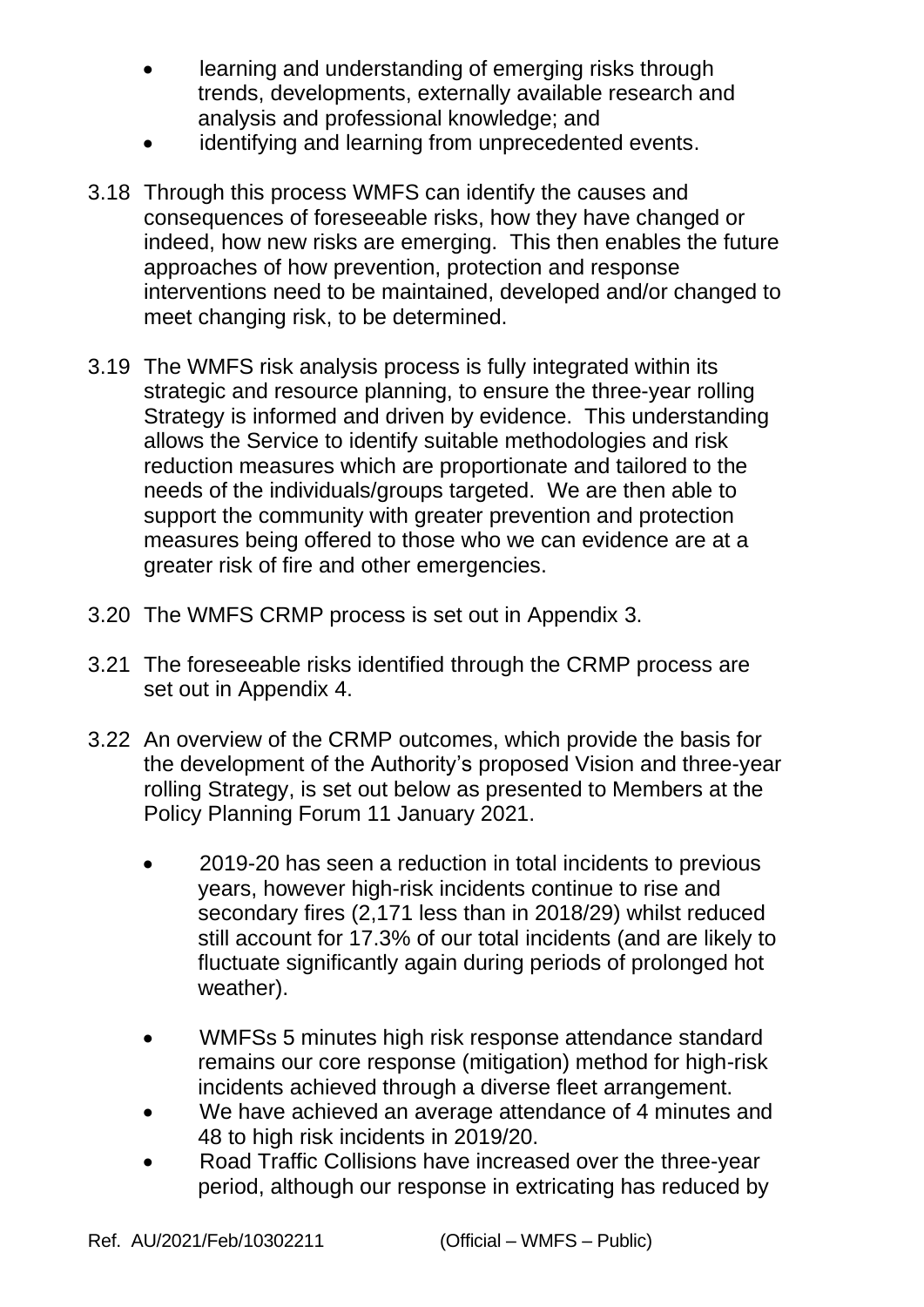approximately 20% (52 incidents).

- Whilst road incidents are increasing the majority (80%) of RTCs that WMFS have responded to in 2019/20 have necessitated a 'Services Only' response.
- Safe and well interventions continue to provide effective prevention focusing on identifying causes of causes, enabled through targeting those most vulnerable to fire related incidents.
- A range of protection interventions aligned to the RBIP provide a robust approach to the prevention and protection of community and local economy.
- Current protection and prevention interventions provide effective up stream controls to risk causation factors.
- Risk causation factors are likely to change over the coming three-year period 2021-24 due to:
	- Increasing societal changes resulting from the impact of COVID are likely to impact on causation factors of existing risks.
	- An economic downturn creating changing behaviours and circumstances within the home and across businesses.
	- Changing Fire Safety legislation placing additional pressure on business owners
- 'Unexpected events' such as Grenfell, Manchester arena and more recently the COVID pandemic, whilst not usual are foreseeable and require continual planning locally, regionally and nationally. This ensures a co-ordinated response across agencies in protecting public safety.
- Emerging risks such as environmental change, extreme weather-related incidents such as flooding and woodland fires, also require national and regional resilience capabilities.
- 3.23 The assessment of the WMFS CRMP presents a picture of developing change, requiring further understanding to establish how this will impact on the delivery of future services, in the most efficient and effective way.
- 3.24 As part of understanding risk, the CRMP process recognises the following variables are significant when determining an increased level of risk and vulnerability across the West Midlands:
	- housing type
	- employment status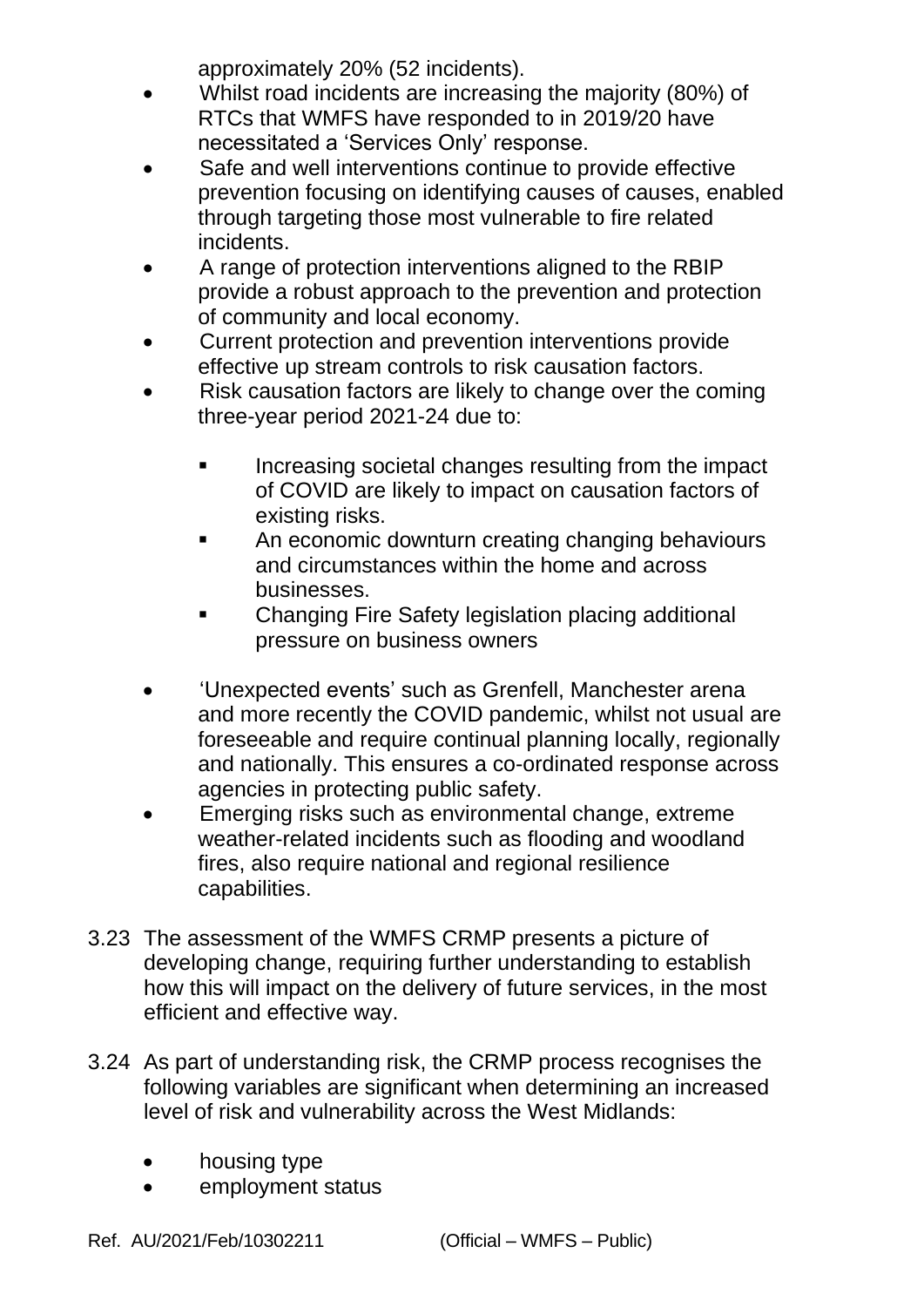- health (physical and mental illness, disability)
- income
- crime rate of area
- 3.25 Whilst the longer-term impact of COVID is yet to be fully evidenced across the assessment of our CRMP and influencing external factors, the outcomes of COVID will reach further than the physical illness this disease presents and may contribute to the risk factors that cause vulnerability to fire.
- 3.26 Through continuing to understand the causes of risks being realised in the community and continually monitoring and reviewing the way in which we prevent and mitigate the impact of those risks occurring, we can maximize the opportunities for our prevention, protection and response interventions, as well as the capability and capacity of the workforce to deliver them.

## **CRMP Consultation 2021-2024 Outcomes**

- 3.27 To support the review of the CRMP and meet the requirements set out in the Framework, the Authority engaged in a 10-week consultation exercise from 7 October to 16 December 2020.
- 3.28 The purpose of this consultation was to engage with local communities, our staff, partners and businesses to understand their views and opinions about how WMFS currently provides its services, as well as how this could continue within the Authority's three-year rolling Strategy 2021-24. Questions were asked in five key areas:
	- Response: Management of resources
	- Prevention: Digital Approaches
	- Prevention: Causes of the Causes
	- Protection: Approach to Automatic Fire Alarms
	- Funding
- 3.29 Overall, responses to our consultation themes showed a significant majority of respondents overwhelmingly agreeing or strongly agreeing with consultation proposals with the most divisive question being Question 3. This asked whether we should be tackling the wider social issues that contribute to an individual's vulnerability to fire and other risk, however still 75% of responses still either agreed or strongly agreed.

A detailed breakdown of the consultation outcomes is set in Appendix 5 and are referred to throughout the remaining sections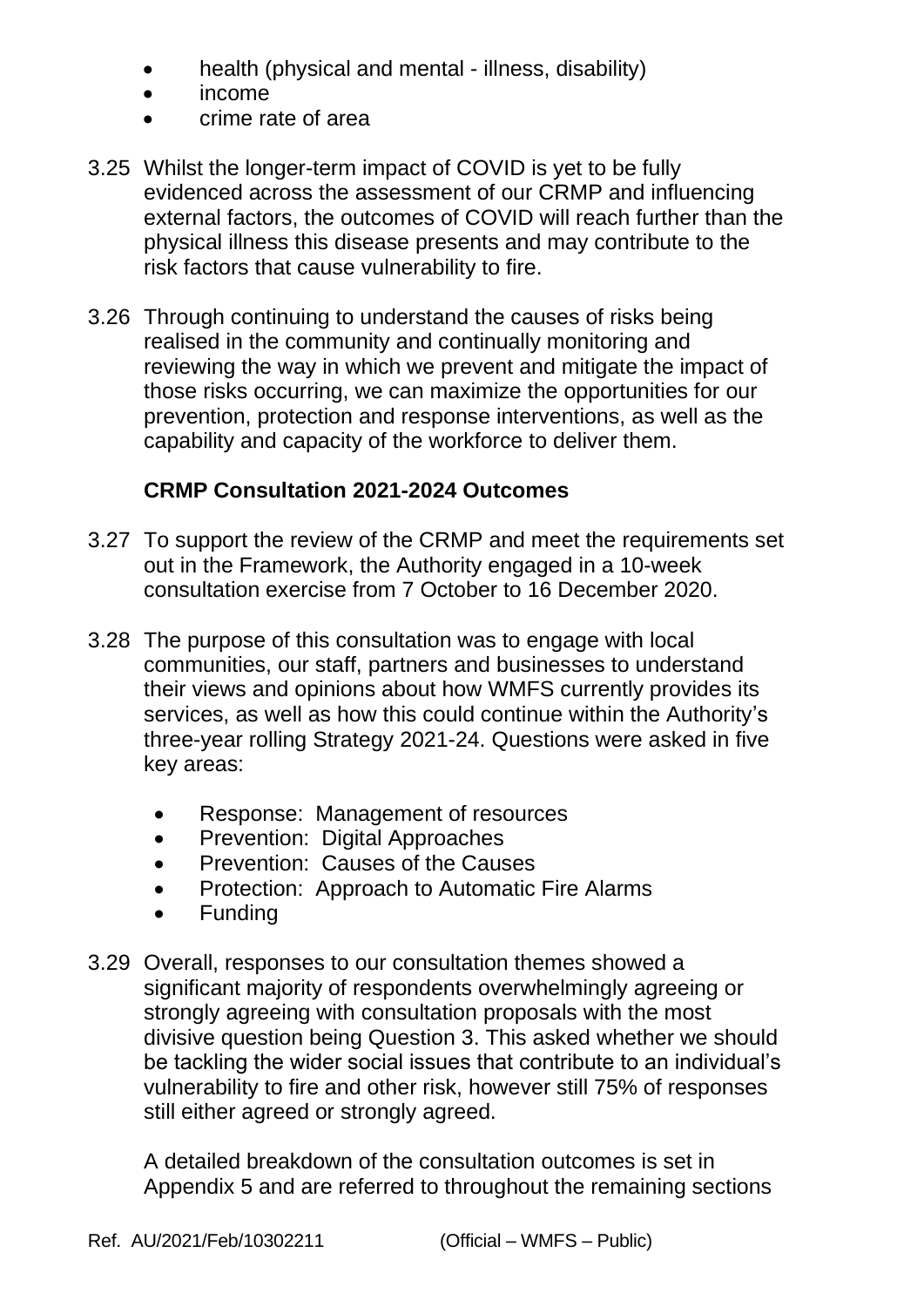in this report.

# **CRMP Proposals**

- 3.30 The proposals set out below are high level 'evidence based' CRMP proposals, taken from the consideration of the broad outcomes set out earlier in this report (CRMP review and outcomes), the WMFS Strategic Analysis for 2016-2019 and 2017- 2020, assessments of individual risks through the CRMP process, 2020 CRMP consultation outcomes, as well as the application of professional knowledge and judgement.
- 3.31 These CRMP proposals have been determined through the Strategic Enabling Team (SET) as risk priorities for planning and implementation over the three-year rolling Strategy 2021-24.
- **3.32 Survivability Study.** The survivability study undertaken in 2015/16 provided WMFS with a sound evidence base to the overall timeline for the survival of a victim of fire in the home (and other emergency incidents) and the impact that a 5-minute response time could have risk to life.

### **CRMP Proposal 1 (to note)**:

- **3.33** *SET will commission the review of those key factors that contribute to the survivability timeline and research through the Technical CRMP group. The outcomes of this review will form the evidence base for future CRMP proposals.*
- **3.34** This report is identifying areas of change within the CRMP that need to be understood more. These changes impact on the outcomes we want to achieve. As we embrace new ways of working, as well as delivery of services which reach wider than traditionally fighting fires, there is a firm rationale to widen this research to understand how these changes impact on survivability across wider risks to communities and the economy.
- **3.35 Current Risks**: Our strategic analysis evidences an increase in our response to high and low risk incidents over the last three years. Road Traffic Collision (RTCs) have seen the most significant over this period while secondary fires still account for a significant proportion of our overall incidents.
- 3.36 We also know from our analysis that we overperform in attendance times across incidents which fall into category 2-5.
- 3.37 There are many factors that contribute to increasing incidents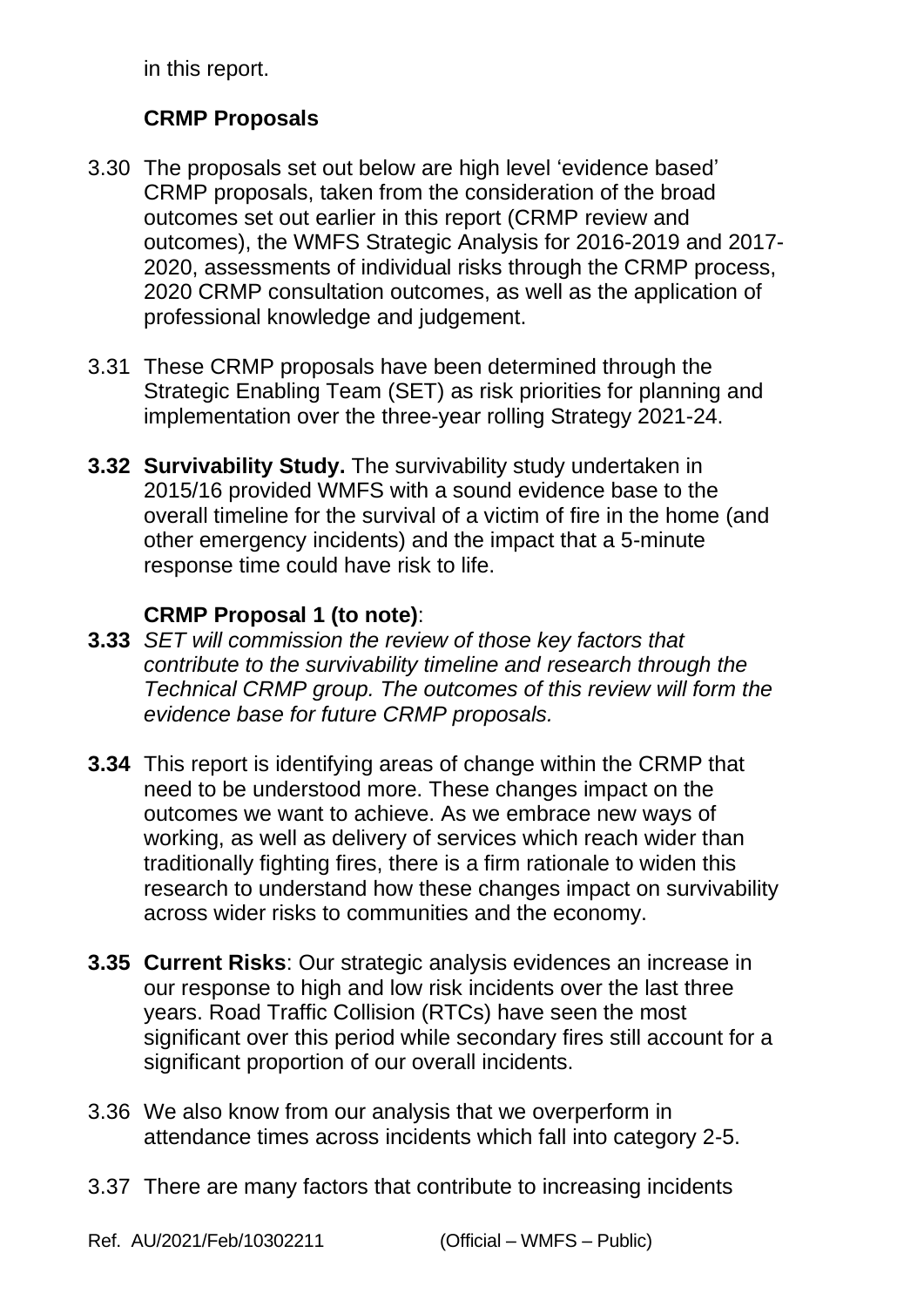which impact on determining the level of risk they present to the community and the level of resource required from the Service. For example, RTCs are a category 1 incident as they generally present a risk to life. Our data helps us to understand that whilst these are increasing, the severity of RTCs is decreasing and our interventions to 'extricate' individuals using specialist tools and skills is required less.

- 3.38 Whilst the need to continue to respond to RTCs that present a risk to life is critical; through further research to understand the changes in this risk, we can consider the opportunities these changes will have to how we respond to those RTCs which do not present risk to life. This could incorporate the increased use of technology, responding in a different vehicle with a different level of resource and/or working with partners to consider respective roles and the wider role of WMFS.
- 3.39 These principles can be applied across a number of other incident types such as secondary fires, where a greater understanding of current and forecasted causes and impacts, will support the determination of the most efficient and effective response interventions to ensure public safety.
- 3.40 There is no legal duty for Fire Authority's to respond to calls originating from Automated Fire Alarm (AFA) systems to establish if there is a fire, However, as part of the Service Delivery Model (SDM) WMFS responds to automatic fire alarm calls using three Business Support Vehicles (BSV), therefore protecting front line appliances by attending calls.
- 3.41 There is an opportunity to take a risk-based approach to mobilising to automatic fire alarms. Mobilising to life risk where the site is not managed will not change.
- 3.42 Exploring alternative options will further protect the Service Delivery Model, to ensure resources are available for immediate deployment to high risk incidents.
- 3.43 Those responding to the CRMP public consultation agreed with the development of alternative approaches to Automated False Alarms to enable businesses to comply with their fire safety responsibilities – 88% of respondents.
- 3.44 By refining our approaches to response interventions, where this is appropriate, we can ensure the most appropriate availability of resources for Category 1 high risk incidents, where they can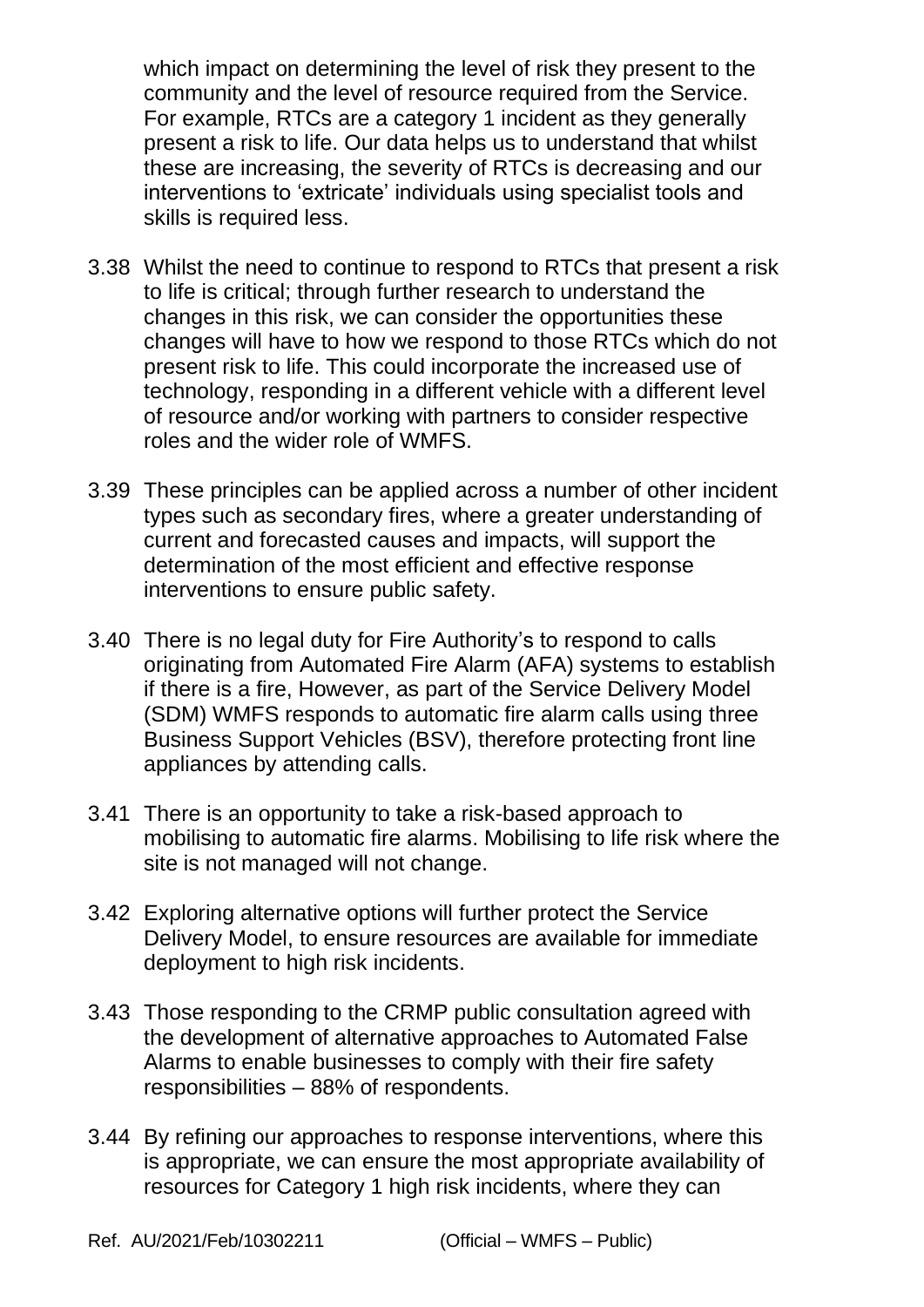achieve the most impact.

# **CRMP Proposal 2:**

- 3.45 *The current approach to responding to RTCs, AFAs and Secondary Fires will be reviewed to determine the opportunities these changing risks provide in considering alternative approaches to responding.*
- 3.46 **Emerging Risks -** The CRMP analysis supports the identification of new and emerging risks, which require a greater understanding and assessment to identify the potential new and increased hazards these present and how they may therefore result in risks to the community.
- 3.47 The development of HS2 over the next three years 2021-24, the Commonwealth Games taking place in 2022 and the impact of BREXIT are some of the most obvious emerging risks, which have the potential to impact on how we deliver our services, as well as the skills required of our staff to achieve this. HS2 and the developments which exist as part of it, new buildings, etc. will present longer term risks to our communities, which will need to form part of our CRMP now and into the future.

### **CRMP Proposal 3:**

- 3.48 *The future impact of these emerging risks on the CRMP will be incorporated in the three-year rolling strategy. This will include how Prevention, Protection and Response Services may need to change to enable flexibility in the delivery of our services.*
- 3.49 **Enhanced Community Risk Reduction -** WMFS data shows a link between health status of an individual and Fire & Rescue related risks such as fire. This is supported by strong correlations between health conditions such as mental illness, physical disability or mobility issues, with both the increased risk of fire and severity of such incidents on the individual in relation to injuries. These are set out in the Marmot principles.
- 3.50 WMFS has a targeted person-centred approach to its prevention interventions with Safe and Well activity and Complex Needs Officers being a core delivery mechanism for this. Our Strategy uses the principle of 'upstream activity', identifying and tackling the causes of the causes of preventable death and related injury, underpins our prevention activity.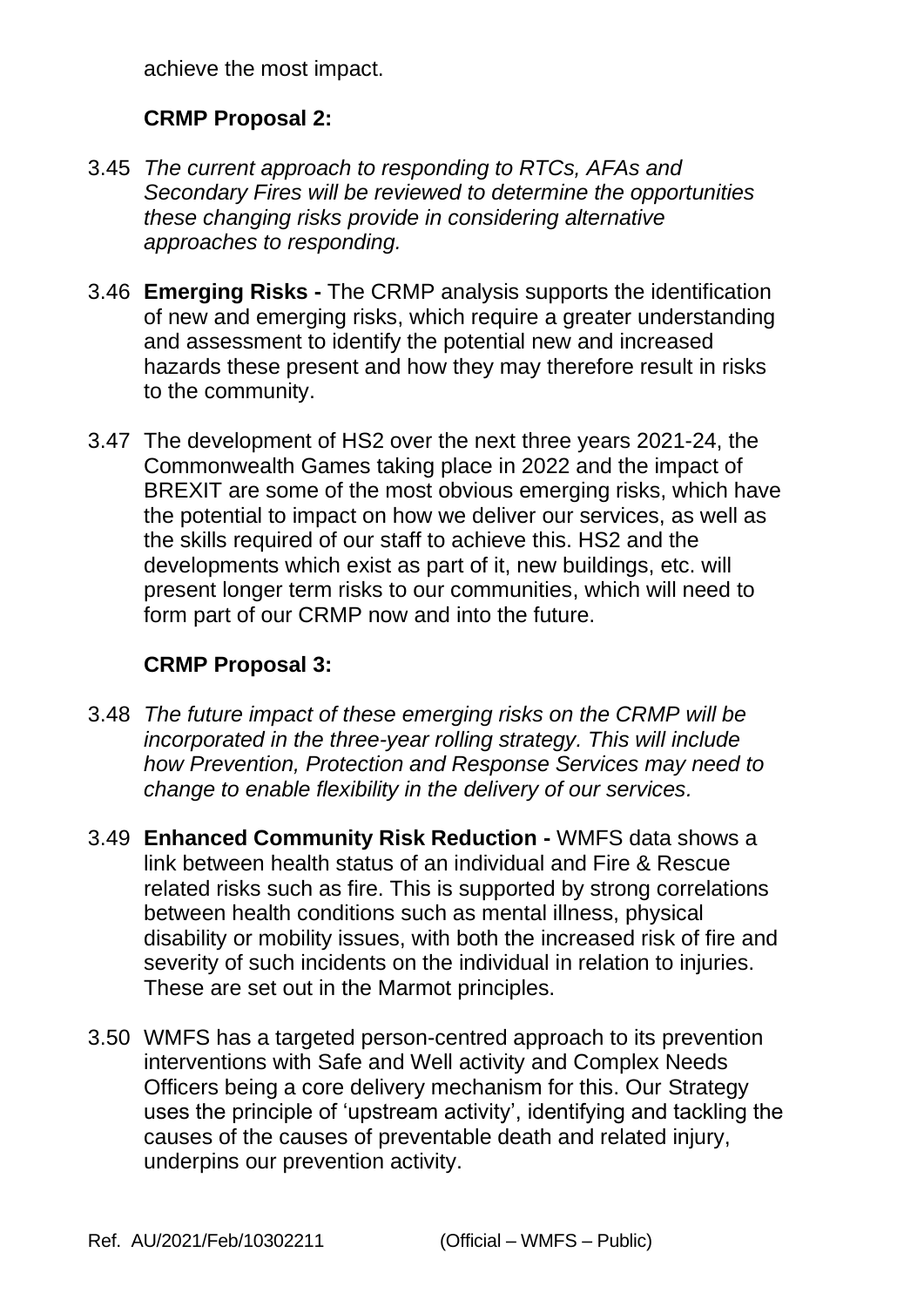- 3.51 Protection interventions also form part of the 'up stream' approach to the delivery of services to our communities. The outcomes of Grenfell are forecasted to place greater demand on the service through the development of control measures to manage the risks of fires in tall buildings. The wider capacity and capability of our workforce in delivering against these emerging demands will be instrumental in managing risk in an integrated way.
- 3.52 As causes as well as consequences of incidents begin to change, WMFS will need an increased focus through the capability and capacity of the workforce, to identify and understand the causes of the causes. This is the best way of enabling the development and implementation of targeted prevention and protection interventions, adapting to the changing needs of our communities, delivered in an integrated way through the workforce.
- 3.53 Firefighters are employed to reduce the likelihood of a risk occurring and/or mitigate it when it does. This is the basis for the provision of integrated prevention, protection and response activities through the role of a fire fighter aligned to the risk that is presented in a local CRMP.
- 3.54 Through being clearer about this prevention and protection activity and how it supports the delivery of the CRMP, WMFS can build the understanding and skills in the workforce through its approach to organisational development, to deliver these services.
- 3.55 Building prevention and protection capability and capacity across our operational workforce provides:
	- an increased understanding of the causes of incidents when they do occur, enabling a greater understanding of the risk environment.
	- capacity in our operating model to deliver services in a more efficient and effective way.
	- an up-stream approach which focuses on addressing the causes of the causes. Prevention and Protection interventions provide effective controls to a risk occurring and can therefore contribute directly to reducing the fire or other related risks which WMFS would have to attend in a response capacity. This activity contributes to the protection of resources to respond to high risk and high impact risks when they occur.
- 3.56 Our most recent consultation outcomes have highlighted that amongst the 10.6k respondents, 75% agreed that West Midlands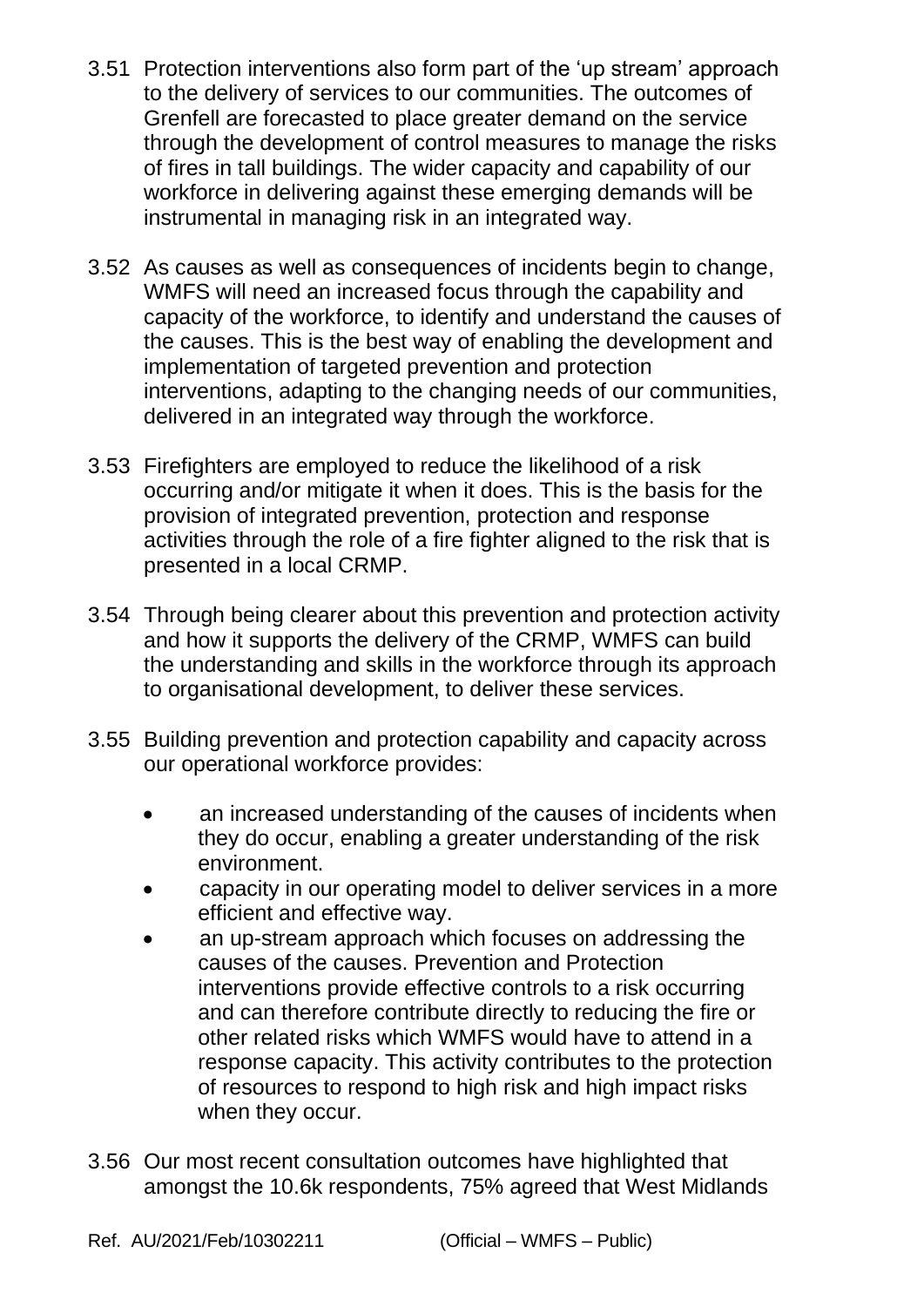Fire Service should be tackling the wider issues that make people more vulnerable to fire and other risks.

- 3.57 Respondents considered WMFS to be well placed to engage in this work and commended us for our willingness to tackle the wider social issues. Further encouraging WMFS to work with other public services to tackle these issues and address vulnerability.
- 3.58 Whether or not the workforce had the required skills to deliver this work was a common theme for response. Primarily concerns were around government funding and whether WMFS had the capacity to deliver this effectively whilst maintaining or key services in the light of government cuts.

#### **CRMP Proposal 4:**

- 3.59 *The most appropriate interventions to reduce vulnerability to fire and other risks will be determined through the CRMP, using the principle of an integrated approach to intervention, protection and response activity enhancing the 'up stream' approach to fire fighting.*
- 3.60 **Digital Transformation.** Digital transformation is a key supporting priority for the delivery of the Strategy and more recently through establishing enabling outcomes for WMFS has achieved a greater level of understanding across middle management.
- 3.61 Digital is underpinned by our use, access to and analysis of data. WMFS uses digital tools in several ways already to manage risk to our communities, through the allocation of the most appropriate resources, to movement of resources to risk, the delivery of critical prevention and protection interventions at a time where COVID makes it more difficult to provide these services in person.
- 3.62 Digital as a mindset is far more developed across the workforce, as we have very quickly moved to working from home as a main mode of delivery of support services.
- 3.63 The CRMP consultation undertaken in 2020 has highlighted that most respondents, 84%, agreed that the use of technology and digital solutions would complement face-to-face engagement and delivery of Safe and Wells.
- 3.64 Digital will continue to transform the way in which WMFS operates to enable the most effective delivery of services to our communities in a targeted way. WMFSs digital approach will also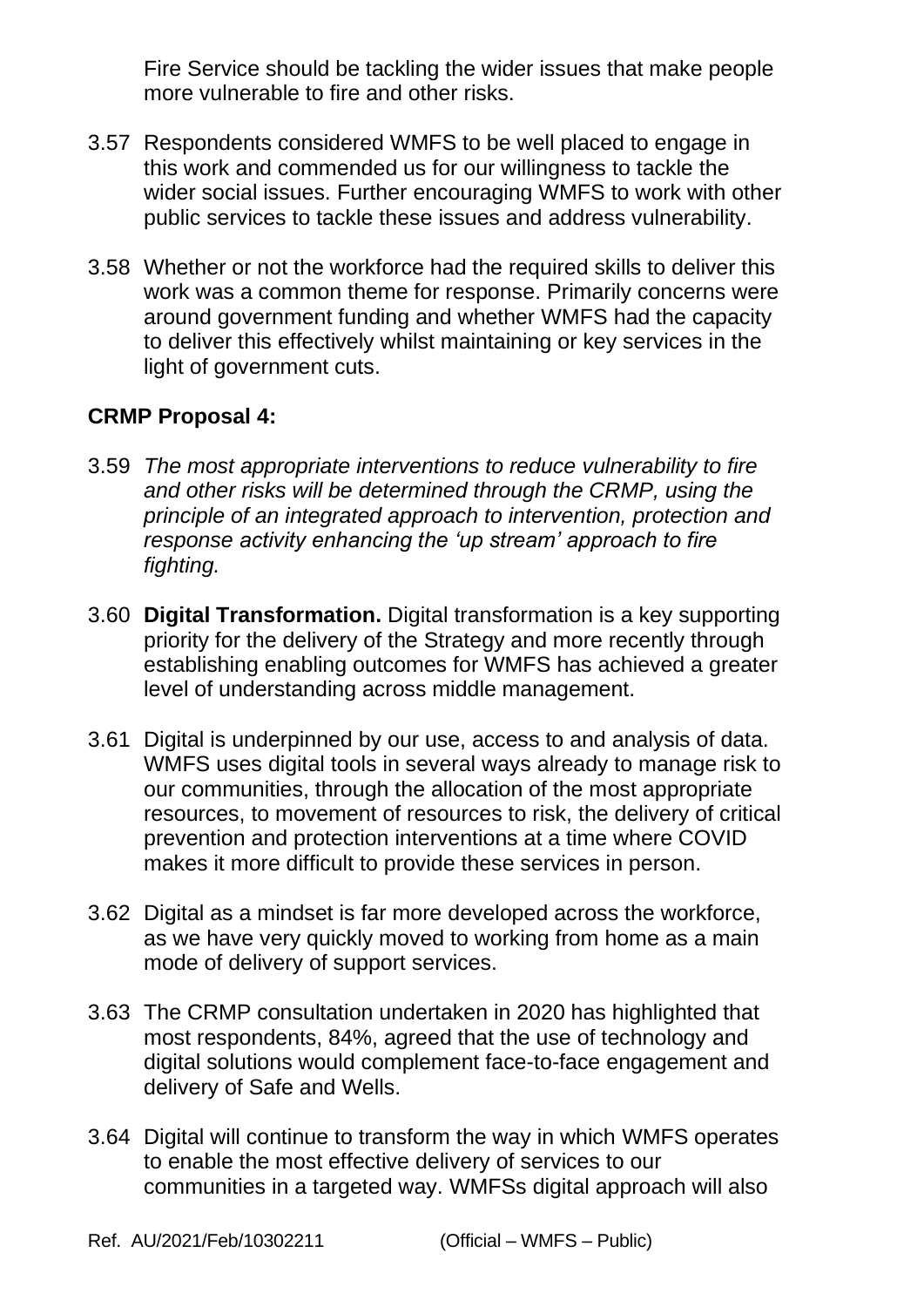focus on how. through the digital provision of services, we enable our communities to learn and understand more about the risks they face and how these can be prevented.

#### **CRMP Proposal 5**:

- 3.65 *The Service will continue to research, understand, implement a range of opportunities to digitally enable its workforce and communities to transform the delivery of services to our communities.*
- 3.66 The proposals in this report highlight several areas of development and change within the West Midlands CRMP. As stated earlier in the report, the detail of these proposals need to be further developed and understood to enable implementation within the three year rolling Strategy. An efficient and agile approach to the management of resources to risk will be a critical factor for consideration.
- 3.67 It should also be noted that the detail in this report and the recommended proposals are from a community risk perspective. There are a number of variables that have been considered in the preparation of these proposals and some additional of which the detail is currently unknown. As these variables continue to change, they may vary the development and implementation of the proposals.
- 3.68 It is anticipated that the proposals detailed in this section will be developed for presentation into Fire Authority in Autumn 2021 as options for implementation, which provide for more efficient and effective delivery of community outcomes within a balanced budget.

# 4. **VISION STATEMENT**

4.1 The evidence based CRMP and CRMP proposals set out in this report fully support the continued focus of the recommended Authority strategic direction. This is set out in the current Authority vision of:

'Making the West Midlands Safer, Stronger and Healthier'.

4.2 It is recommended that this vision statement is reaffirmed in recognition of the risk that continues to exist and increase across the West Midlands and our ability as a Fire and Rescue Authority to seek to prevent and mitigate these risks through our statutory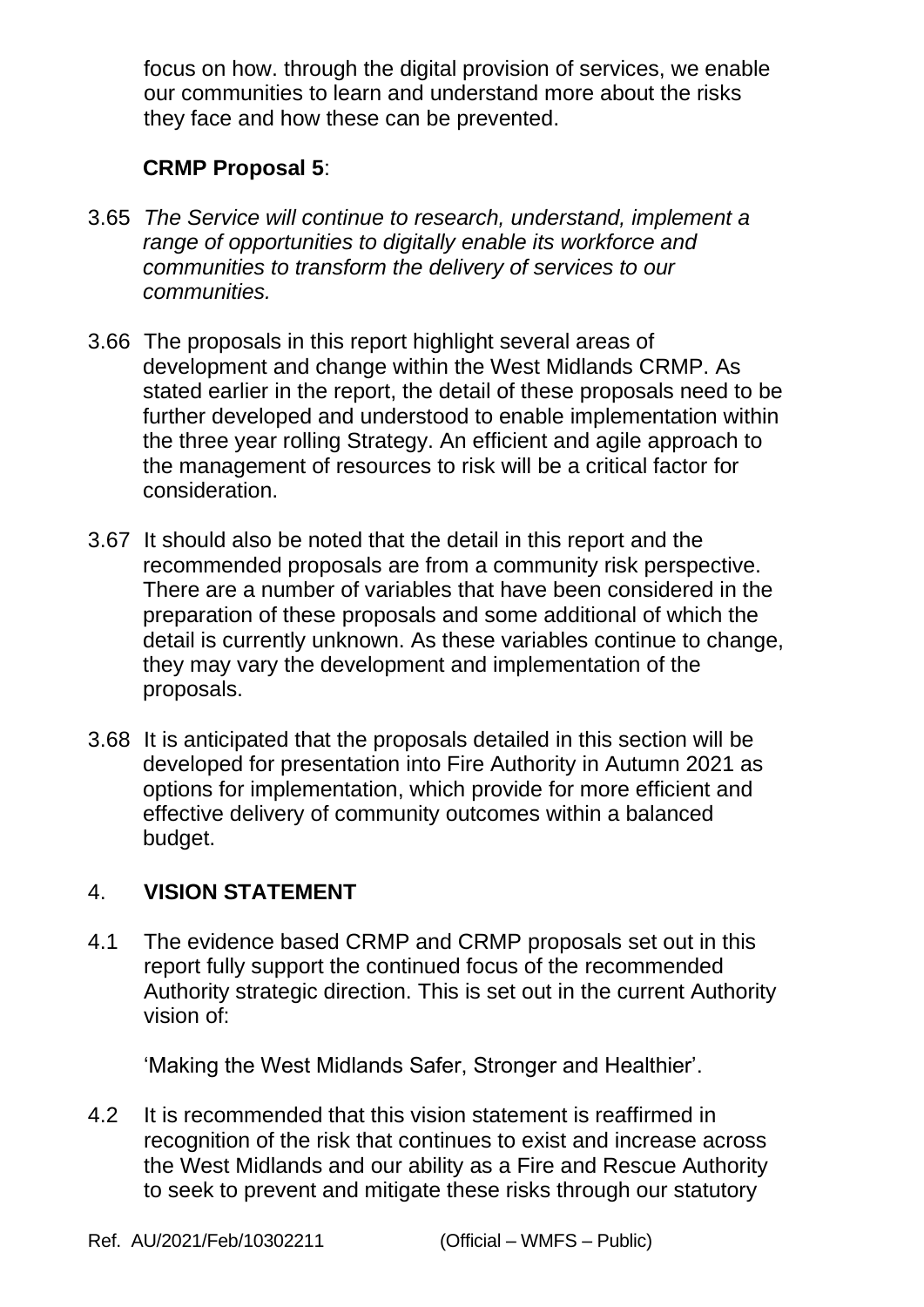functions of Prevention Protection and Response.

#### 5. **THREE YEAR ROLLING STRATEGY 2021-24 AND ANNUAL PLAN**

### **Strategic Planning Considerations**

- 5.1 As highlighted so far in this report the CRMP outcomes provide an evidence-based assessment of the risks that exist in the community.
- 5.2 To enable effective planning for the coming one year (annual plan) a range of tools have been used to understand how internal and external factors will influence the CRMP risks and the future delivery of Services. An ongoing STEEPLE assessment has informed the development of the Strategy and influenced the wider CRMP proposals.
- 5.3 An overview of these key planning considerations is set out below:

#### **Government expectations and Statutory Requirements**

- 5.5 At a government level the planning environment currently presents several changes, which have contributed to the proposed objectives and priorities set out in paragraphs 5.37-5.38 over the rolling three-year period.
- 5.6 The Fire Minister has clearly set intentions to focus on the professionalism, people, performance, governance and collaboration of Fire and Rescue Services. This has created an expectation that whilst further efficiencies may need to be achieved, these should be driven through the diversification of services and increasing value for money.
- 5.7 The Home Office 'Fire Reform Implementation Plan' will define the role of Fire and Rescue Services for the future, aligned to the delivery of a CRMP and will provide direction for a number of recommendations identified in the HMICFRS State of Fire report 2019.
- 5.8 Changing legislation in response to independent reviews such as Kerslake and Hackett are already creating a strong focus on the direction of risk-based protection services and the competencies of the workforce to meet these new and emerging expectations. These changes stretch across prevention, protection and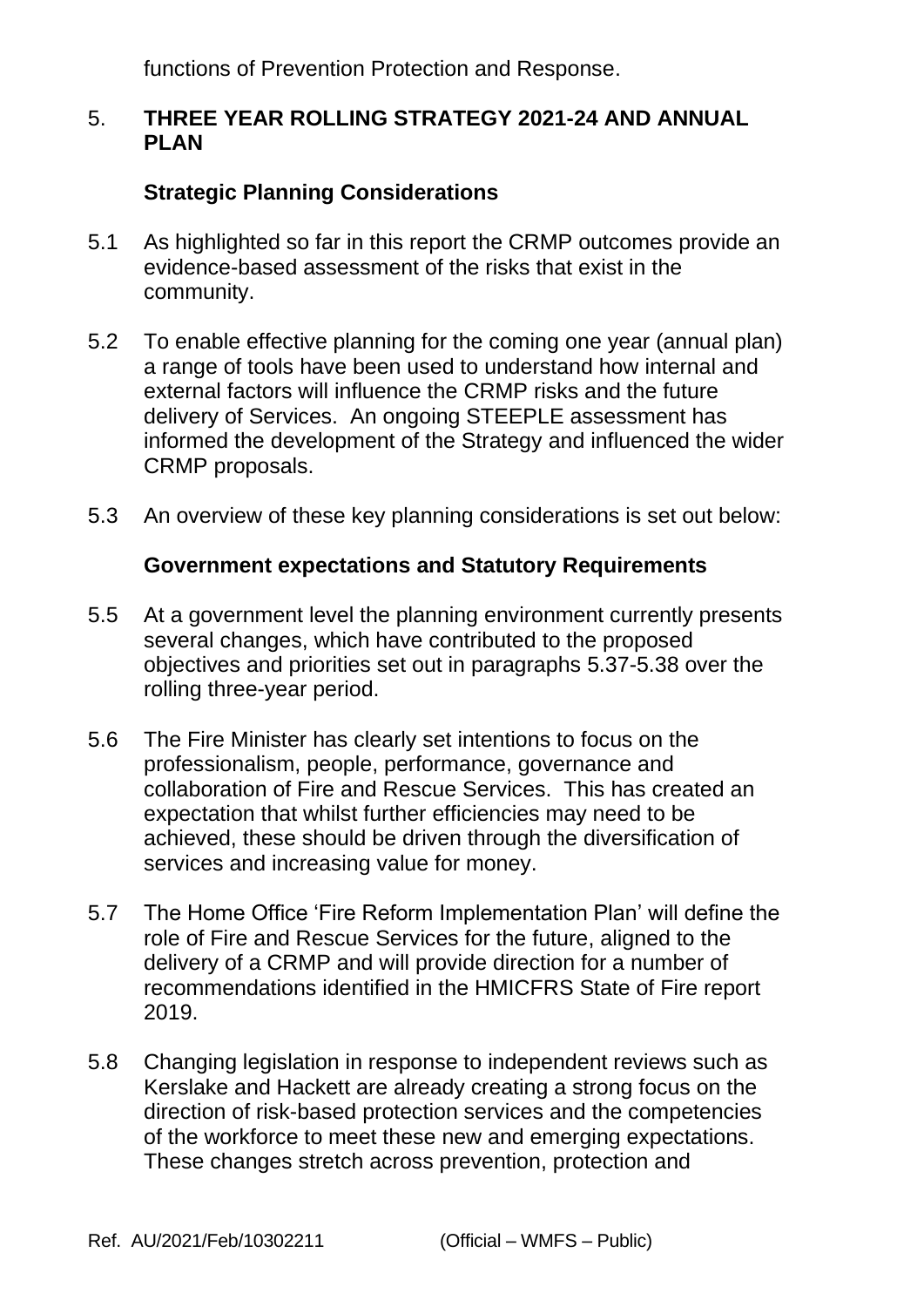response services and will be supported by further embedding the basis of our 'integrated' Service Delivery Model.

- 5.9 The HMICFRS State of Fire Report 2019, by Sir Tom Windsor, highlights five areas for change across the sector which align to these changing expectations of the fire sector. To support wider transformation in the delivery of services across the fire sector, these have been considered through the National Fire Chiefs Council and are contained in focused objectives via the NFCC 'Fit for Future' programme.
- 5.10 The independent HMICFRS led inspection programme will assure the delivery of services and any changes to these driven by government and legislative changes. Aligned to government expectations, there is a keen focus on evidencing the efficiency and effectiveness of prevention, protection and response services as well as understanding how well the workforce is looked after.
- 5.11 The most recent HMICFRS (COVID) assessment of WMFS praised how it has evolved its ways of working and has recommended that it 'should determine how it will adopt, for the longer term, the new and innovative ways of working introduced during the pandemic, to secure lasting improvements'. (COVID Inspection letter paragraph 6)

#### **Value for Money**

- 5.12 Whilst the Authority's government funding for 2021-22 provides for a level of stability, there is anticipated to be further impacts during the year of reduced council tax and business rate collection levels due to the impacts of COVID.
- 5.13 Beyond this, there is recognition of the need to plan for further funding reductions across years 2022-24 as part of the three-year rolling Strategy and scenarios of 2, 5 and 10% reductions will be considered against this.
- 5.14 Over the coming 12 months (2021-22) the Authority's priorities will be achieved financially by utilising a flexible approach to fleet management, delegated to the Chief Fire Officer, ensuring the right resources are available to attend high risk incidents in highrisk areas within 5 minutes. This approach has been supported through the CRMP consultation undertaken in October-December 2020, with 93% of respondents agreeing that the Service should continue to adopt flexible approaches to managing our resources.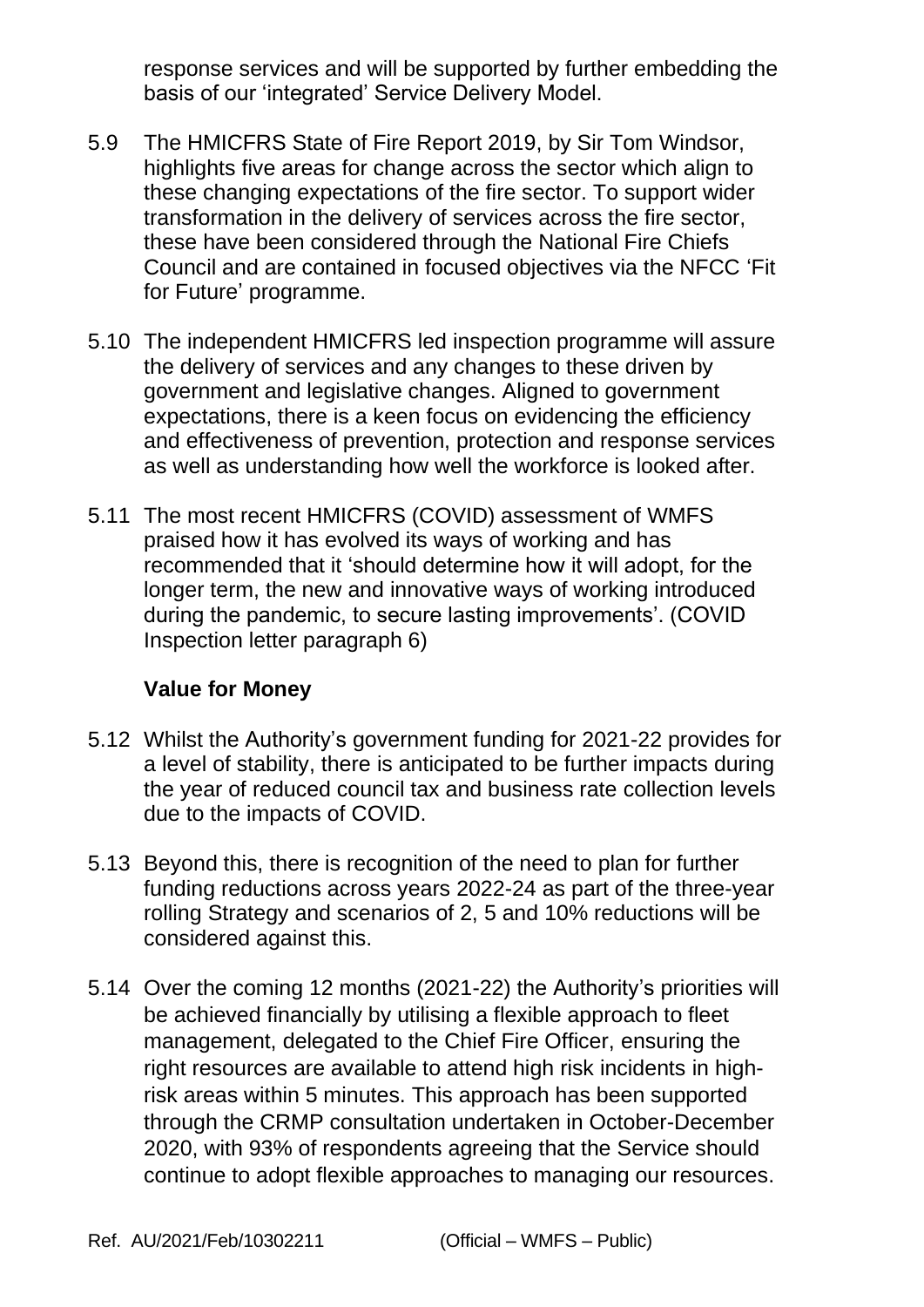Many responses cited the need to be flexible to adapt to the changing demands on the service whilst embracing new technologies. There was also recognition of funding cuts which needed to be addressed.

5.15 Through the development of CRMP proposals, with more detailed options for delivery in 2022 onwards, WMFS will seek to meet these anticipated funding reductions through focusing on how we are able to re-configure and transform our use of resources and assets in more efficient and effective ways. Focusing on maintaining and enhancing our Service Delivery Model through ensuring public safety, delivering this within a balanced budget.

## **Digital**

- 5.16 Digital is a strategic layer within the three-year rolling Strategy and an enabler to the delivery of one year priorities.
- 5.17 Being able to deliver services in a different way, to meet the changing operating environment as well as the diverse needs of communities requires 'smarter' ways of working.
- 5.18 Our communities already benefit from new technologies such as the Dynamic Cover Tool which allows us to ensure our resources are strategically placed to achieve our high risk attendance standard. More recently, our advancement of Microsoft 365 has supported our workforce to work from home throughout the COVID pandemic, where their role allows, ensuring the safety of our staff and the ability to operate effectively as an emergency service.
- 5.19 The WMFS CRMP consultation outcomes have told us that our communities agree with the ongoing the use of technology and digital solutions, to complement our face-to-face engagement and delivery Safe and Wells. There is recognition from responses that those most vulnerable may not have access to the technology required, and/or the skills to engage with it. Therefore, digital innovation would allow WMFS to target the skills of its workforce to enable face to face engagement to gain a full picture of an individual's vulnerability.
- 5.20 Our three-year rolling Strategy will continue to focus on understanding how data and technology can improve our performance, efficiency and services to the community. A critical part to this is enabling our workforce to understand why, that they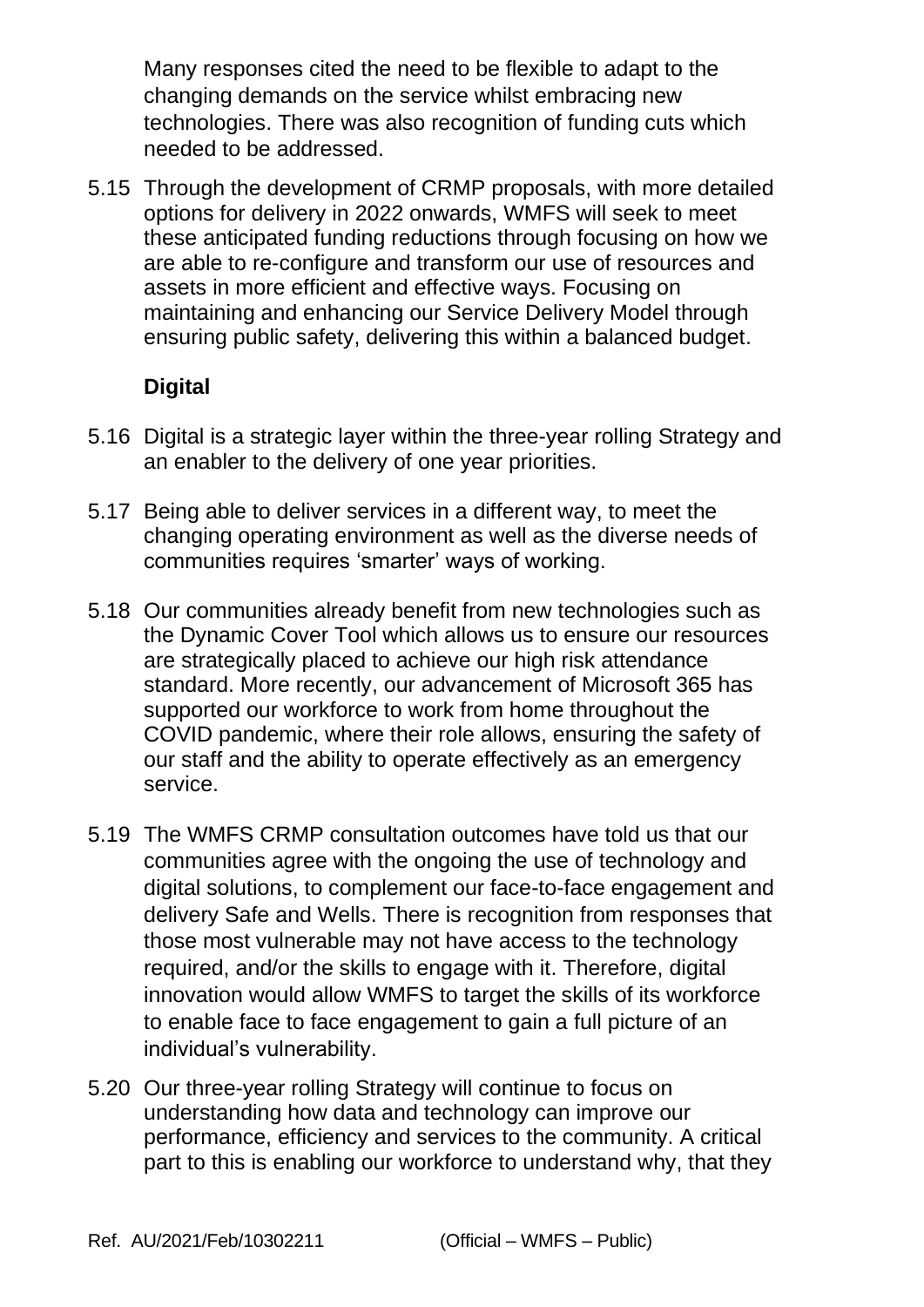have skills and work together to make changes by being part of the journey.

### **People**

- 5.21 The delivery of the three year rolling Strategy centres around ensuring the Service's workforce have the opportunity to develop the right competences, skills and behaviours, to ensure we are fit for the future and continue to provide the most effective and efficient delivery of services in an ever changing environment.
- 5.22 To enable the delivery of prevention, protection and response priorities the competencies of a professional fire fighter are set out through the Competency Risk Assessment, which focuses on developing operational competencies to meet current and future expectations. This ensures the delivery of assertive, effective and safe services to communities and ones which make the biggest difference for the most impact.
- 5.23 The WMFS Organisational Development Strategy is centred around enabling our workforce to understand how, in whichever role, they contribute to making West Midlands Safer, Stronger and Healthier. The way in which we work together both internally and externally, to provide these services is underpinned by our core values and behavioural framework. From staff on the front line to those providing critical support services which enable the provision of services to our communities, the Authority's threeyear strategy will be supported to ensure we are leading with a purpose, for a purpose.
- 5.24 Defining the role of a Fire fighter is a key focus for the government and Home Office. This will become clearer over coming months, as expectations around the role of Fire Services and expected reform are delivered.

### **Community Risk Based Services**

- 5.25 Aligned to the NFCC CRMP scope of a Fire Service, nationally, the role of a fire fighter is to manage and or mitigate risk to life or property. This is delivered through the services of prevention, protection and response.
- 5.26 The WMFS CRMP outcomes set out earlier in this report have highlighted increasing high-risk incidents and we can reasonably foresee that this trend will continue. The Service Delivery Model is based on having the right resources in place to ensure that high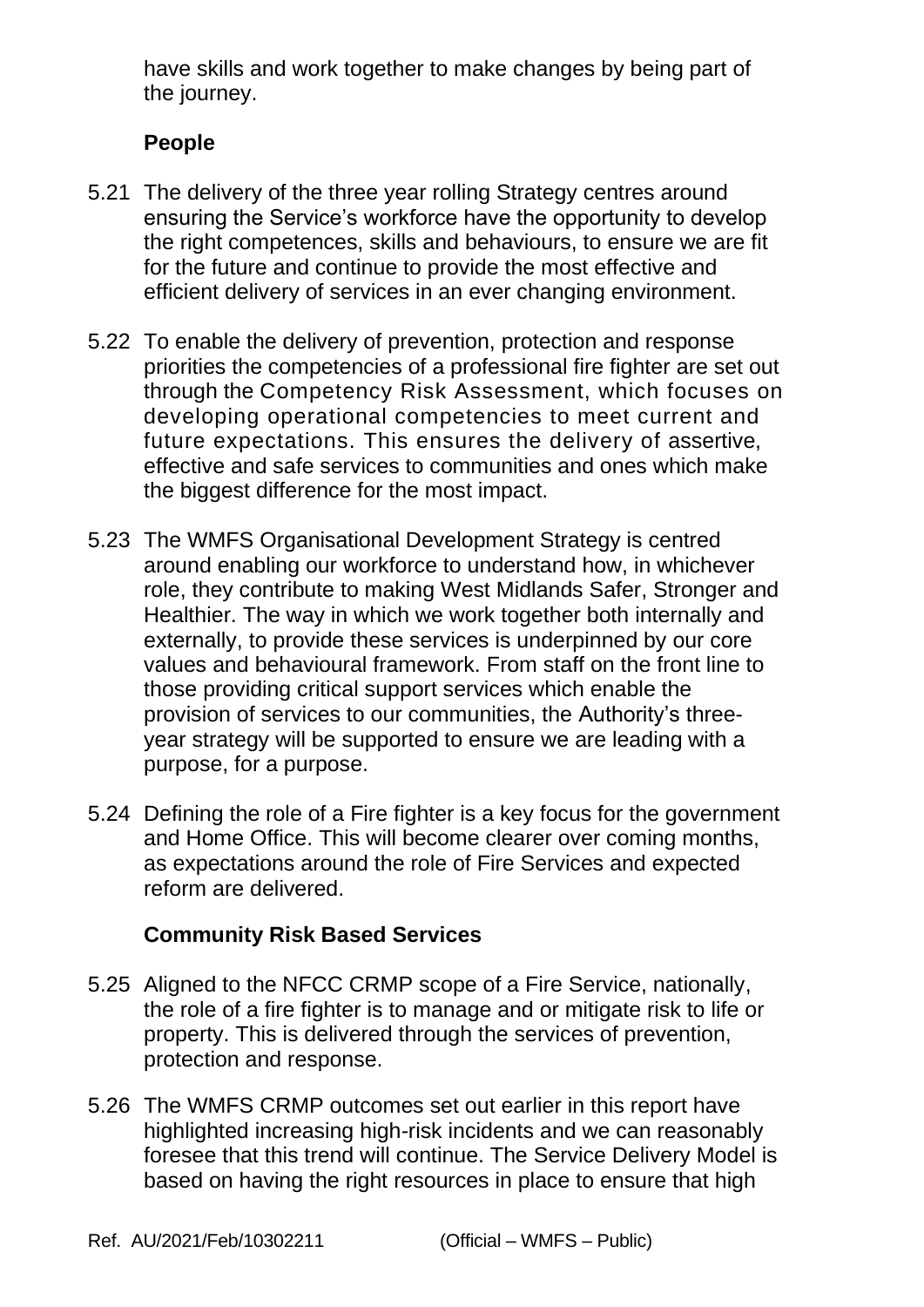risk category 1 incidents are responded to in the most efficient and effective way, thereby aiming to mitigate the impact on loss to life and property.

- 5.27 The three-year objectives and one-year priorities set out in this report will seek to consider alternative approaches to responding to medium and low risk incidents, which will enable further protection of the resources needed to respond to high risk category 1 incidents.
- 5.28 The influence of the outcomes of independent and sector led reviews and new legislation as cited earlier in this report, will have a significant impact on our one-year priorities and overall three year strategy. There is a keen focus to ensure our people, processes and systems are well placed to manage this changing environment, as well as ensure through our Risk Based Inspection Programme that we continue to support and advise business owners and where needed, enforce legislation to ensure the safety and prosperity of our communities.
- 5.30 Prevention priorities will focus on maintaining and enhancing the delivery of targeted interventions such as safe and wells, safe and strong and road safety education. The delivery of these interventions using a variety of methods to reach and target different audiences will be important, not least because of the impact COVID has had and continues to have, on the ability for face-to-face engagement with our communities.
- 5.31 The impact of COVID on our communities over the next 12 months, will continue to exacerbate those factors that make individuals, communities, and businesses more vulnerable to fire and other emergency incidents.
- 5.32 The continuation and widening of collaborative partnerships will support the enhancement of our prevention and protection interventions. The evidence that has supported these interventions undertaken over several years has clearly demonstrated the close link between health and social inequalities to the vulnerability to fire. This work is aligned to the Marmot principles which the Service has been awarded 'Marmot Status' by Professor Marmot in recognition of those interventions.
- 5.33 The support that we have given to wider local and national health priorities throughout the COVID pandemic, has created an increased understanding of the role that the Service can/does provide through an up-stream approach to firefighting, in targeting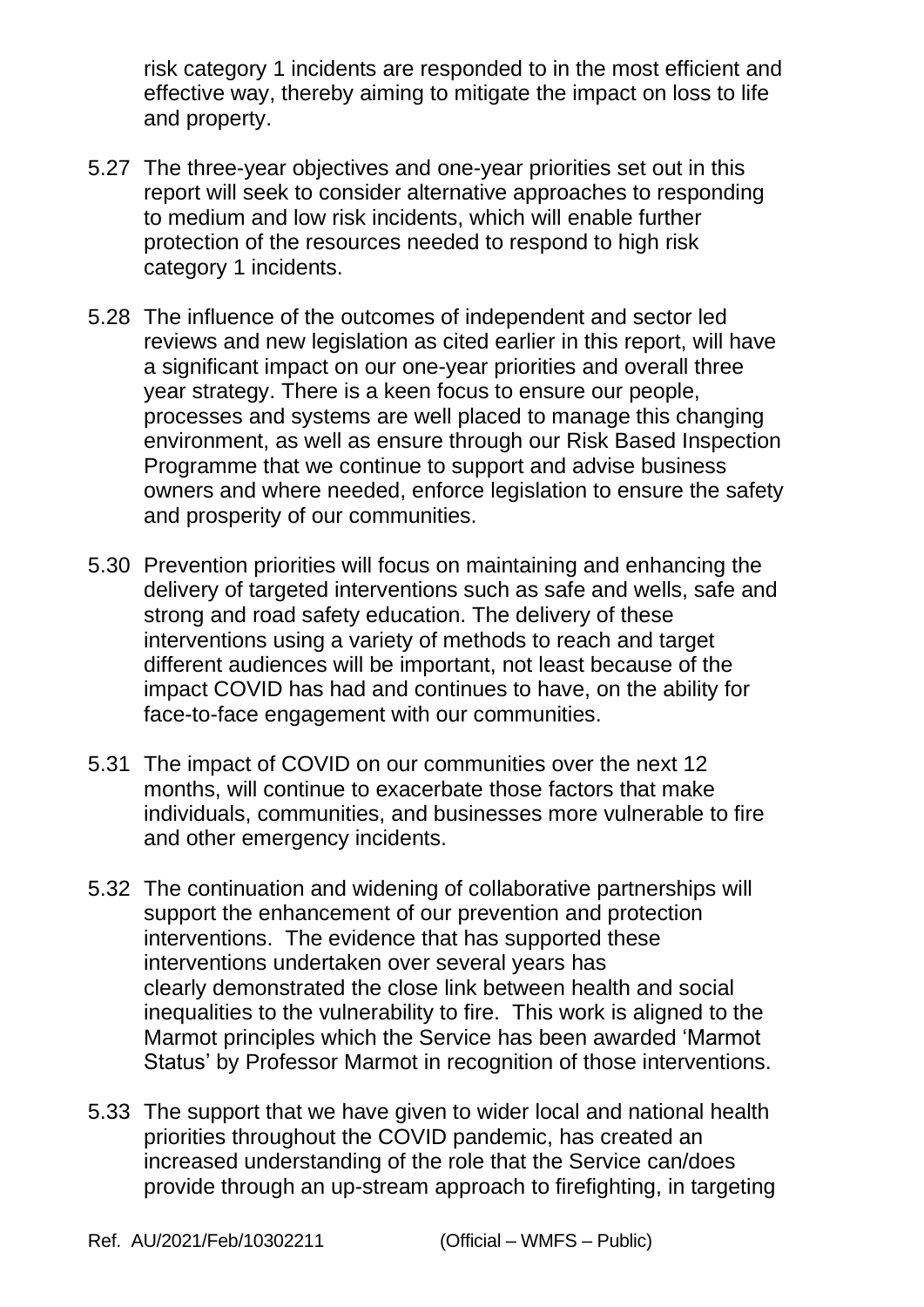those most vulnerable. Collaborating on what services are provided, how and who to, will enhance the ability for the Service to target individuals and communities more effectively, as well as those that have been harder to reach. This will deliver enhance the Service's ability to deliver our vision of a Safer, Stronger and Healthier community

- 5.34 A key influencing factor to the way in which our prevention, protection and response interventions are delivered is the changing risk in the community caused by environmental, physical, social and human behavioural factors. The review of the survivability study and its key components will provide a renewed evidence base to how the aforementioned factors and any new or emerging factors, impact on the risk of fire and other emergency incidents in our communities and those most vulnerable. Thereby helping WMFS to determine where change may be needed to ensure targeting of risk in the most effective way.
- 5.35 This direction for our Strategy is supported through the CRMP consultation outcomes which tell us that most respondents (75%), believe the Service should be tackling the wider risk related issues that make people more vulnerable to fire and other risks.
- 5.36 Feedback from respondents identified that it was thought WMFS are well placed to engage in this work and commended us for our willingness to tackle the wider social issues.

# **Three Year Rolling Strategy - Strategic Objectives**

5.37 To provide greater clarity in the Strategic intentions of our three year rolling Strategy, the SET have considered the outcomes of the CRMP, the STEEPLE and strategic planning considerations and have refreshed the one year priorities in the annual plan, as well as setting broad Strategic objectives for the three year Strategy. The proposed objectives are set out below.

**Response**: Dealing excellently with incidents **Prevention**: Delivering interventions which support safer and healthier communities

**Protection:** Protecting life and property to make businesses stronger and communities safer

#### **One-year Strategic Priorities**

5.38 The following proposed priorities set out in more detail how the three-year objectives will be worked towards and achieved during 2021-22.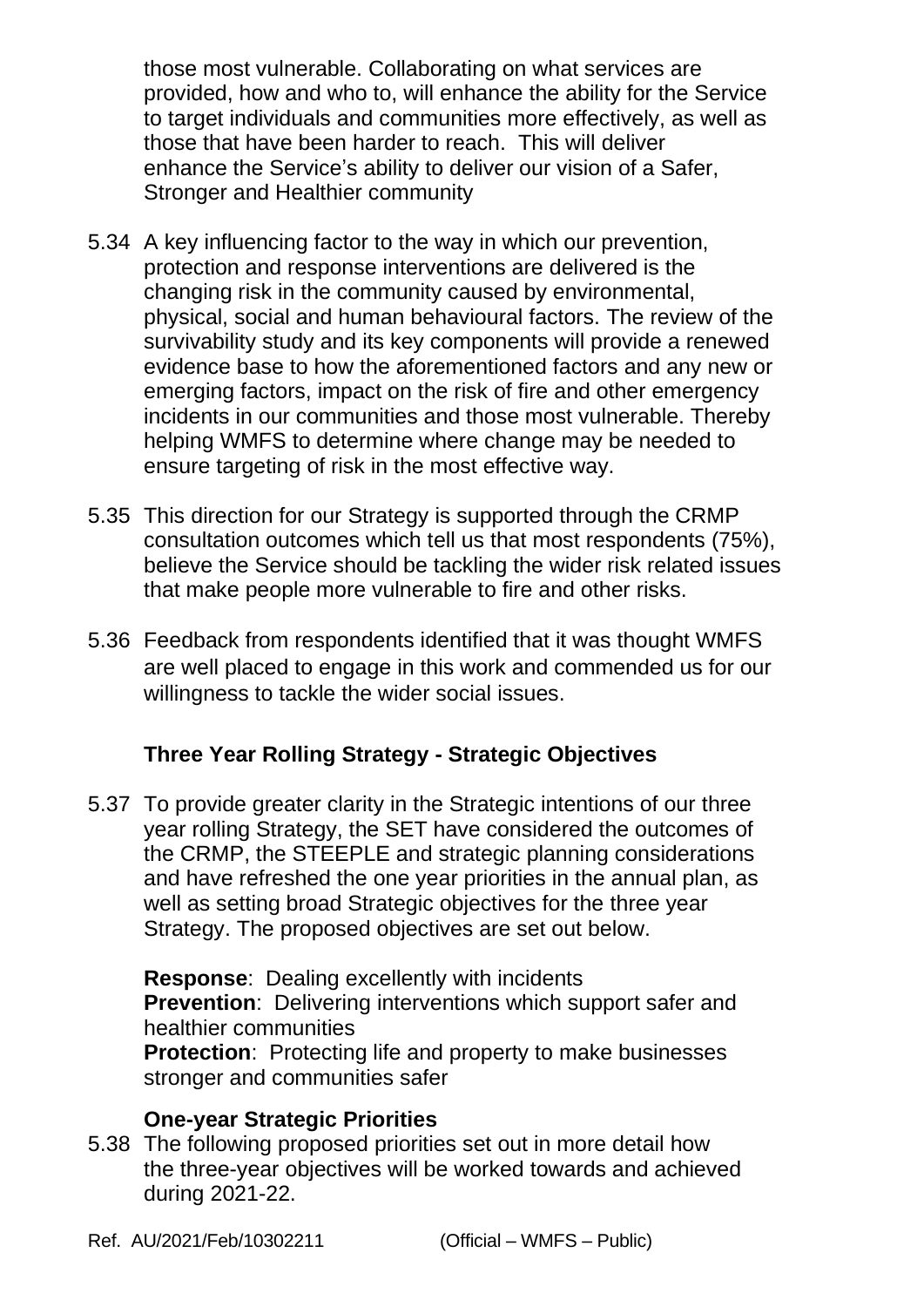#### **Response**

- We will aim to get the right resources to incidents as quickly as possible, and with five minutes in high-risk areas, to save life, reduce harm and protect homes and businesses.
- We will, through our highly trained firefighters, deliver an assertive, effective and safe response to all incidents to make the biggest difference for our communities.
- We will lead rescue operations and work collaboratively with partners to deliver an effective response.
- We will deliver a local, national, and international response to major incidents, new risks and humanitarian situations, through our firefighters and specialist teams.

## **Prevention**

- We will, work with our partners to, reduce fire--related risks faced by the most vulnerable in our communities.
- We will improve the safety, health and well-being of the most vulnerable people in our communities, through targeted prevention activities directly linked to vulnerability from fire.
- We will educate to prevent arson-related incidents, supporting safer and stronger communities through our partnership working.
- We will reduce the number of people killed or seriously injured on our roads through education and prevention, working with strategic partners.
- We will work in partnership to support and protect the most vulnerable in our communities throughout the COVID pandemic and beyond.

### **Protection**

- We will protect life and property by targeting high-risk buildings and vulnerable businesses though an advice, compliance and enforcement approach to fire safety legislation, with a focus on residential tall buildings.
- We will continuously improve our community safety outcomes by implementing the learning from independent and sector- led reviews.
- We will improve community safety through innovative and smarter approaches, using digital technology to enhance the delivery of protection activities.
- We will assist in the restoration of economic growth through prevention, education and support to businesses, including collaboration with other regulators and partner agencies.